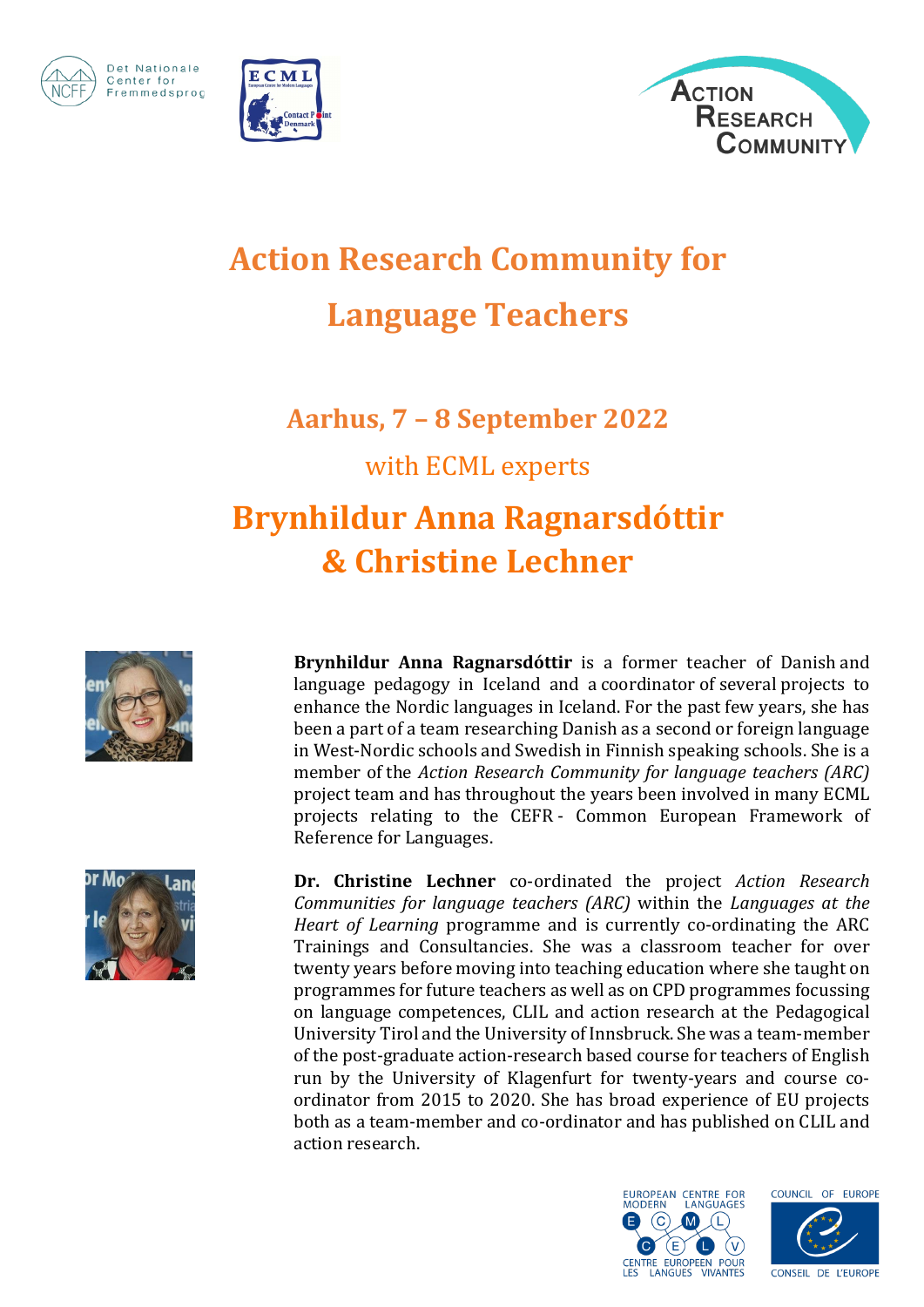

Det Nationale<br>Center for<br>Fremmedsprog





| <b>Online Pre-Workshop, 22 August 2022 15:00 - 16:30</b> |                                                                                                                                             |  |
|----------------------------------------------------------|---------------------------------------------------------------------------------------------------------------------------------------------|--|
| $15:00 - 15:05$                                          | Welcome to participants and experts - Ana Kanareva-Dimitrovska                                                                              |  |
| $15:05 - 15:30$                                          | Ice-breaker, introductory activity - Brynhildur Anna Ragnarsdóttir &<br>Christine Lechner                                                   |  |
| $15:30 - 16:00$                                          | Information about the ARC-Project - Brynhildur Anna Ragnarsdóttir &<br>Christine Lechner                                                    |  |
| $16:00 - 16:30$                                          | Analytic discourse – activating<br>Setting the task for the main workshop & questions.<br>Conclusion, looking forward to the main workshop. |  |





CONSEIL DE L'EUROPE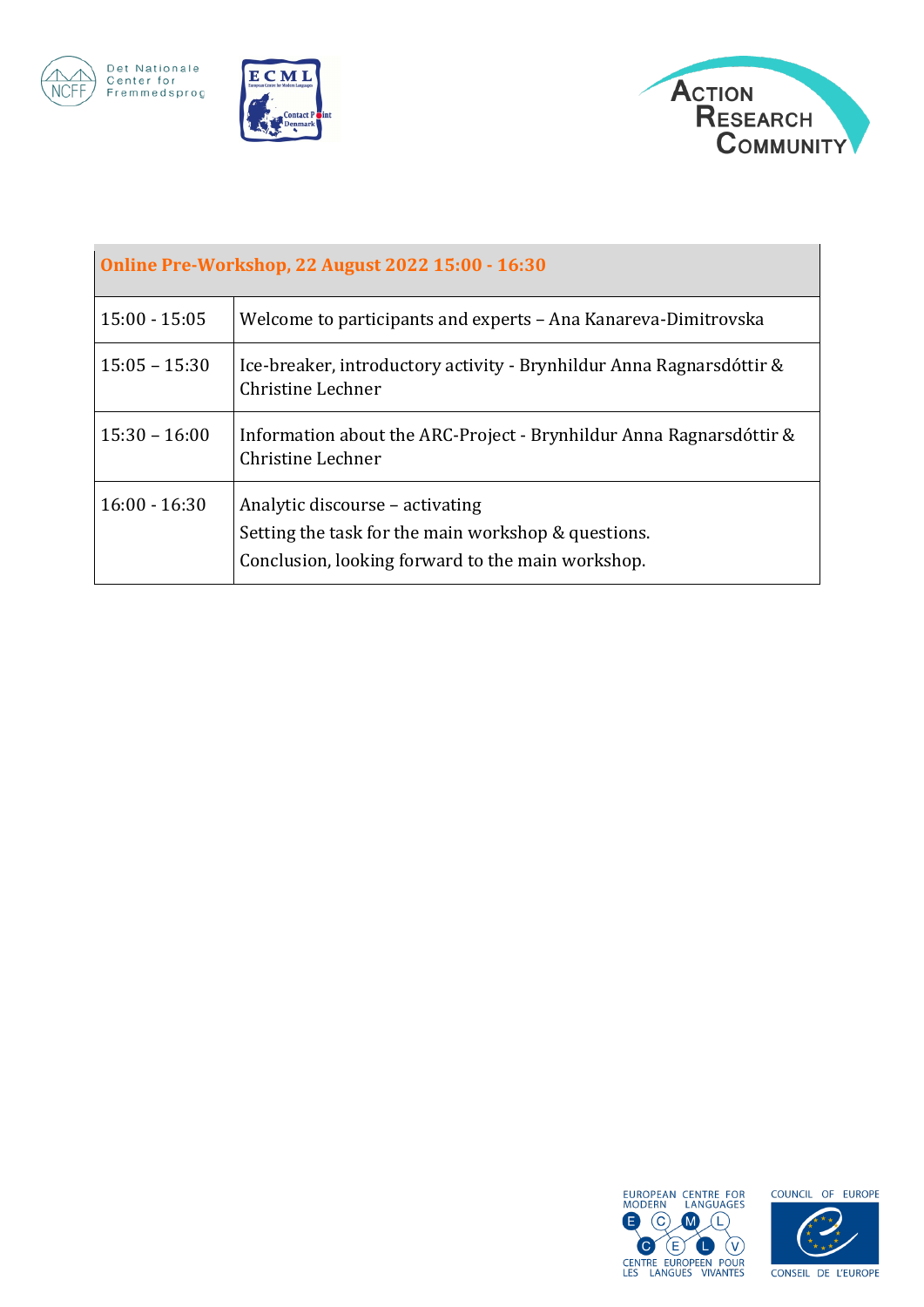







| <b>Main workshop</b>                  |                                                                                                                                 |  |
|---------------------------------------|---------------------------------------------------------------------------------------------------------------------------------|--|
| Day 1: 7 September 2022 10:00 - 16.00 |                                                                                                                                 |  |
| $10:00 - 10:05$                       | Welcome back by Ana Kanareva-Dimitrovska, Brynhildur Anna<br>Ragnarsdóttir & Christine Lechner                                  |  |
| $10:05 - 10:30$                       | <b>Analytic conversations in 4 groups of 4-5 - Brynhildur Anna</b><br>Ragnarsdóttir & Christine Lechner                         |  |
| $10:30 - 11:30$                       | Putting into context - Action research - Discussions in plenary (part 1) -<br>Brynhildur Anna Ragnarsdóttir & Christine Lechner |  |
| $11:30 - 11:45$                       | Coffee break                                                                                                                    |  |
| $11:45 - 13:00$                       | Putting into context - Action research - Discussions in plenary (part 2) -<br>Brynhildur Anna Ragnarsdóttir & Christine Lechner |  |
| $13:00 - 14:15$                       | Lunch followed by an Action Research Walk and Talk                                                                              |  |
| $14:15 - 14:30$                       | Information about the ECML - Ana Kanareva-Dimitrovska                                                                           |  |
| $14:30 - 15:00$                       | Input session on ARC<br><b>ARC Tools &amp; Activities</b>                                                                       |  |
|                                       | <b>Themes</b>                                                                                                                   |  |
|                                       | Intercultural learning                                                                                                          |  |
|                                       | <b>EPOSTL, CEFR Companion Volume</b>                                                                                            |  |
|                                       | Spoken interaction                                                                                                              |  |
|                                       | Brynhildur Anna Ragnarsdóttir & Christine Lechner                                                                               |  |
| $15:00 - 15:15$                       | Coffee break                                                                                                                    |  |
| $15:15 - 15:45$                       | Choosing a theme for mini-action-research project                                                                               |  |
| 15:45-16:00                           | Feedback activity - Any questions - clarifications                                                                              |  |